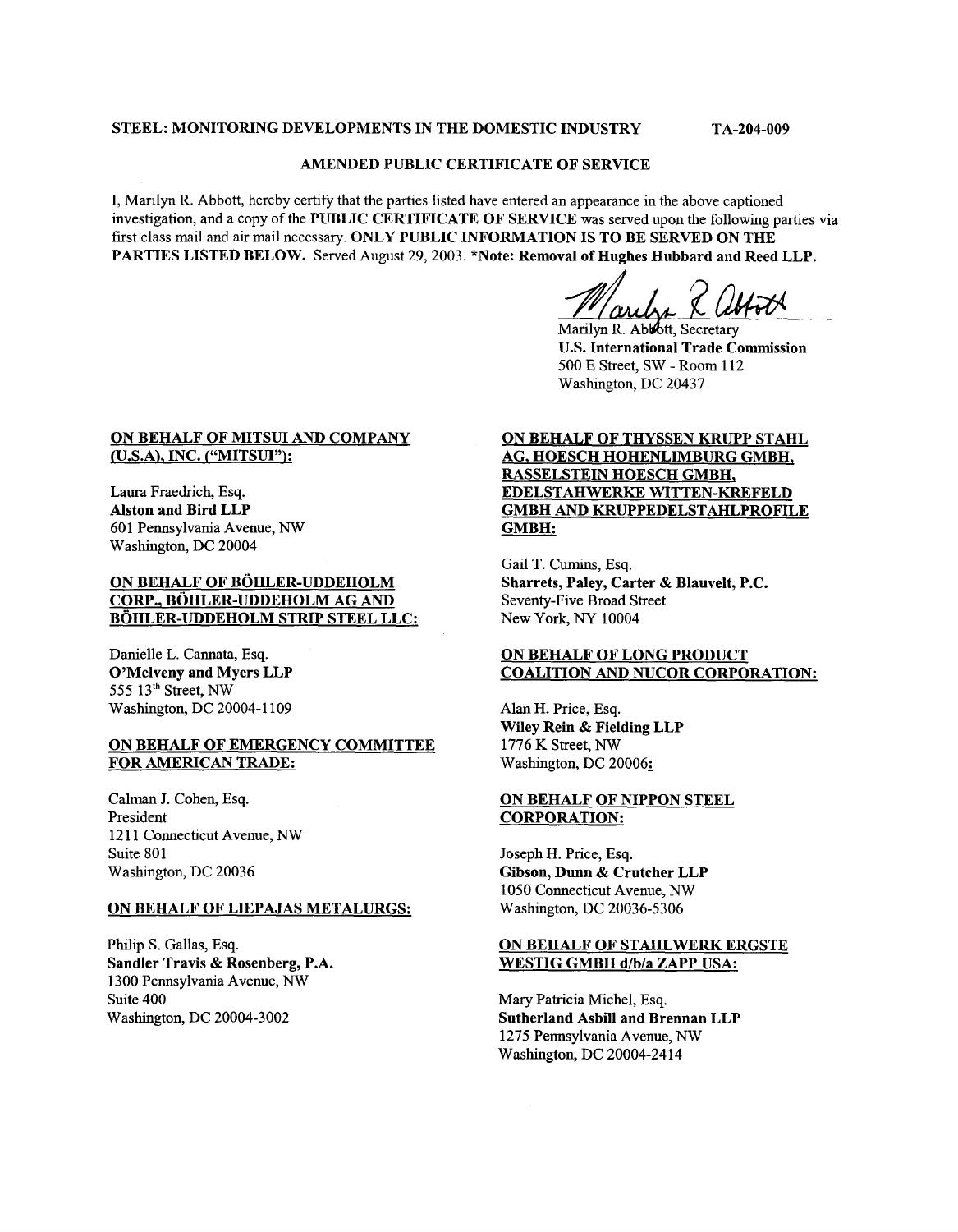## TA-204-009 Page Two

# ON BEHALF OF LAUREL STEEL, SANDVIK BIOLINE, ISPAT SIDBEC INC., SLATER STEEL INC. AND STELCO INC.:

William K. Ince, Esq. Cameron and Hornbostel LLP 8 18 Connecticut Avenue, *NW*  Washington, DC 20006-2722

#### ON BEHALF OF PHILIPS ELECTRONIC NORTH AMERICA CORPORATION:

James B. Sheire Manager, Legislative and Regulatory Affairs 1300 I Street, *NW*  Suite 1070 East Washmgton, DC 20005

ON BEHALF OF DANA CORPORATION, EUROPEAN STEEL TUBE ASSOCIATION(ESTA), ASSOCIATION OF SPECIALTY COLD ROLLED STRIP PRODUCERS OF GERMANY AND INTERNATIONAL TRUCK AND ENGINE CORPORATION :

Kazumune V. Kano, Esq. Barnes, Richardson & Colburn 303 East Wacker Drive Suite 1100 Chicago, Illinois 60601

# ON BEHALF OF NATIONAL STEEL CORPORATION AND UNITED STATES STEEL CORPORATION:

John J. Mangan, Esq. Skadden, Arps, Slate, Meagher & Flom LLP 1440 New York Avenue, *NW*  Washington, DC 20005

# ON BEHALF OF COMPLEJO METALURGICO DOMINICANA, C. POR A.:

Robert W. Johnson, 11, Esq. Balch & Bingham LLP 1275 Pennsylvania Avenue, *NW*  Tenth Floor Washington, DC 20004-2404

#### ON BEHALF OF USS-POSCO INDUSTRIES:

M. Jean Anderson, Esq. Weil, Gotshal & Manges LLP 1501 K Street, *NW*  Suite 100 Washington, DC 20005

# ON BEHALF OF CARPENTER TECHNOLOGY CORPORATION: CRUCIBLE SPECIALTY METALS: DUNKIRK SPECIALTY STEEL, LLC, A SUBSIDIARY OF UNIVERSAL STAINLESS AND ALLOY PRODUCTS; ELECTRALLOY. A DIVISION OF G.O. CARLSON, INC.: AND SLATER STEEL CORPORATION:

Mary T. Staley, Esq. Collier Shannon **Scott**  Washington **Harbour,** Suite 400 3050 K Street, *NW*  Washmgton, DC 20007-5 108

# ON BEHALF OF SIDERURGICA DEL TURBIO S.A. AND KOREA IRON AND STEEL ASSOCIATION:

Donald B. Cameron, Esq. Kaye Scholer LLP The McPherson Building 901 Fifteenth Street, *NW*  Washington, DC 20005

# ON BEHALF OF BETHLEHEM STEEL CORPORATION AND UNITED STATES STEEL CORPORATION:

Kevin M. Dempsey, Esq. Dewey Ballantine LLP 1775 Pennsylvania Avenue, *NW*  Washington, DC 20006-4605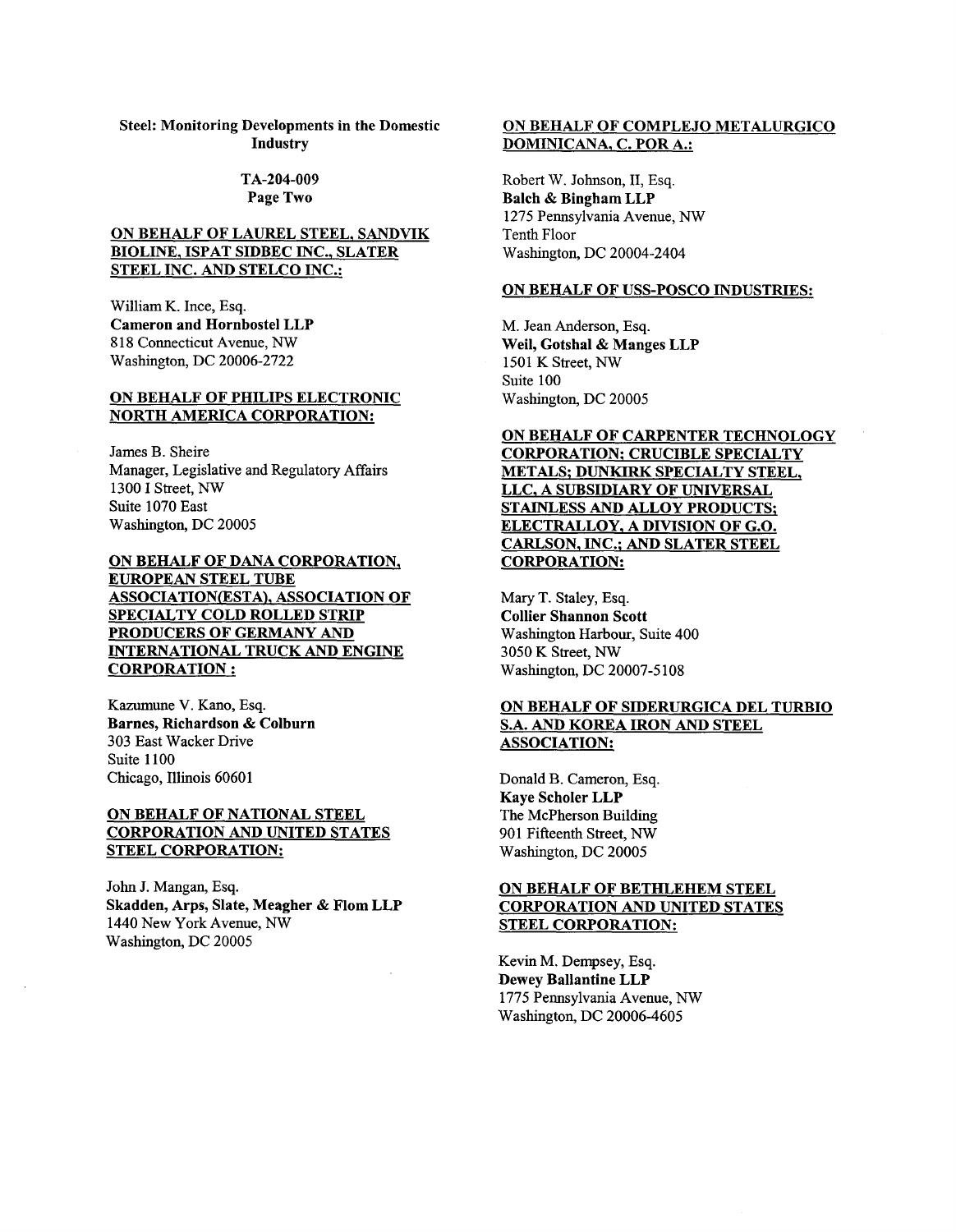## TA-204-009 Page Three

# ON BEHALF OF THYSSENKRUPP ELECTRICAL STEEL, A DIVISION OF THYSSENKRUPP STAHL OF DUISBURG:

Daniel J. Cannistra, Esq. Ernst and Young 1225 Connecticut Avenue, *NW*  Washington, DC 20036

#### ON BEHALF OF SAN LUIS RASSINI INTERNATIONAL, INC.:

Leslie Alan Glick, Esq. Porter Wright Morris & Arthur 19 19 Pennsylvania Avenue, *NW*  Suite 500 Washington, DC 20006-3434

## ON BEHALF OF INDUSTRIAL FASTENER INSTITUTE:

Laurin M. Baker, President The Laurin Baker Group 900 2nd Street, NE Suite 201 Washington, DC 20002

# ON BEHALF OF MINISTRY OF ECONOMY AND FOR EUROPEAN INTEGRATION ISSUES OF UKRAINE:

Mr. Yaroslav V. Voitko Chief of the Mission Trade and Economic Mission of Ukraine 3350 M Street, *NW*  Washmgton, DC 20007

## ON BEHALF OF DOFASCO, INC., AND SSAB OXELOSUND AB **("SSAB"):**

James R. Simoes, Esq. Hunton and Williams LLP 1900 K Street, *NW*  Washington, DC 20006-1 109

# ON BEHALF OF TRINITY FITTING GROUP, INC.:

Cheryl Ellsworth, Esq. Harris Ellsworth & Levin The Watergate 2600 Virginia Avenue, *NW*  **Suite 1113** Washington, DC 20037-1905

# ON BEHALF OF ISTANBUL MINERAL. AND METALS EXPORTERS ASSOCIATION:

Charles R. Johnston, Jr., Esq. Baker Donelson Bearman & Caldwell 555 Eleventh Street, *NW*  Sixth Floor Washmgton, DC 20004

## ON BEHALF OF TEXAS FREE TRADE COALITION:

Randolph L. DeLay PPS Consult Post Office Box 420730 Houston, TX 77242-0730

# ON BEHALF OF ASSOCIATION OF COLD ROLLED STRIP STEEL PRODUCTS ("ACRSSP"):

Barbara A. Murphy, Esq. Adduci, Mastriani & Schaumberg LLP 1200 17" Street, *NW* - Fifth Floor Washington, DC 20036

#### ON BEHALF OF ISPAT INLAND INC.:

David M. Schwartz, Esq. Thompson Coburn LLP 1909 K Street, *NW*  Suite 600 Washington, DC 20006-1 167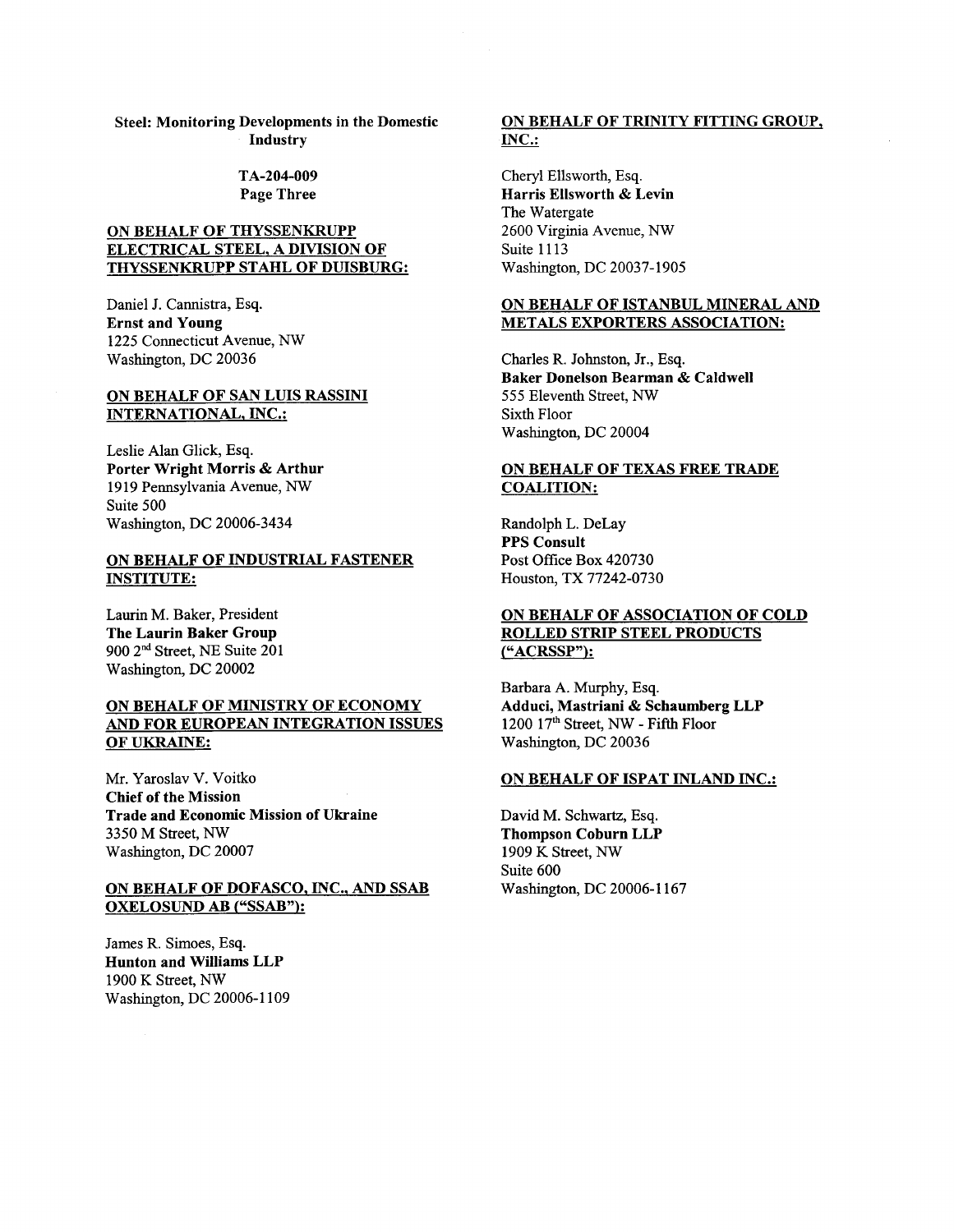#### TA-204-009 Page Four

ON BEHALF OF NIPPON STEEL CORPORATION, SUMITOMO METAL INDUSTRIES, LTD.. KOBE STEEL LIMITED, NISSHIN STEEL COMPANY LIMITED, COMPANHIA SIDERURGICA PAULISTA, COMPANHIA SIDERURGICA NACIONAL, USINAS SIDERURGICA DE MINAS GERAIS, S.A., COMPANHIA SIDERURGICA DE TUBARAO, ACO MINAS GERAIS S.A., INSTITUTO BRASILEIRO DE SIDERURGIA AND \*JFE STEEL CORPORATION:

Kenneth J. Pierce, **Esq.**  Willkie Farr & Gallagher 1875 K Street, *NW*  Washington, DC 20006-1238

## ON BEHALF OF GERDAU AMERISTEEL, INC.:

Andre Bier Johanpeter Chief, Operating Officer Whitby Steel Mill Hopkins Street South Whitby, Ontario L1N 5T1

# ON BEHALF OF CAN MANUFACTURERS' COALITION:

Wendy E. Kamenshine, Esq. Akin Gump Strauss Hauer & Feld LLP 1333 New Hampshire Avenue, *NW*  Washington, DC 20036-1564

## ON BEHALF OF AIR-CONDITIONING AND REFRIGERATION INSTITUTE:

Deborah **E.** Miller, Vice President Government and International Affairs 4 100 North Fairfax Drive Suite 200 Arlington, VA 22203

## ON BEHALF OF MOTOR AND EQUIPMENT MANUFACTURERS ASSOCIATION:

Brian Duggan Director of International Programs 1225 New York Avenue, *NW*  Suite 300 Washington, DC 20005

#### ON BEHALF OF AZOVSTAL AND LEMAN:

Martin J. Lewin, Esq. Kalik Lewin 5247 Wisconsin Avenue, NW Suite 5 Washington, DC 20015

#### ON BEHALF OF EATON CORPORATION:

Gilbert B. Kaplan, **Esq.**  Hale and Dorr LLP The Willard Office Building 1455 Pennsylvania Avenue, *NW*  Washington, DC 20004-1008

# ON BEHALF OF NORTH SHORE SUPPLY COMPANY:

Matthew J. McConkey, Esq. Coudert Brothers LLP 1627 I Street, *NW*  Washington, DC 20006-4007

## ON BEHALF OF INDUSTRIAL ALLOYS, INC., RAUTARUUKKI OYJ AND FERROSTAAL INCORPORATED:

Frederick P. Waite, Esq. Holland and Knight LLP 2099 Pennsylvania Avenue, *NW*  Suite 100 Washmgton, DC 20006-6801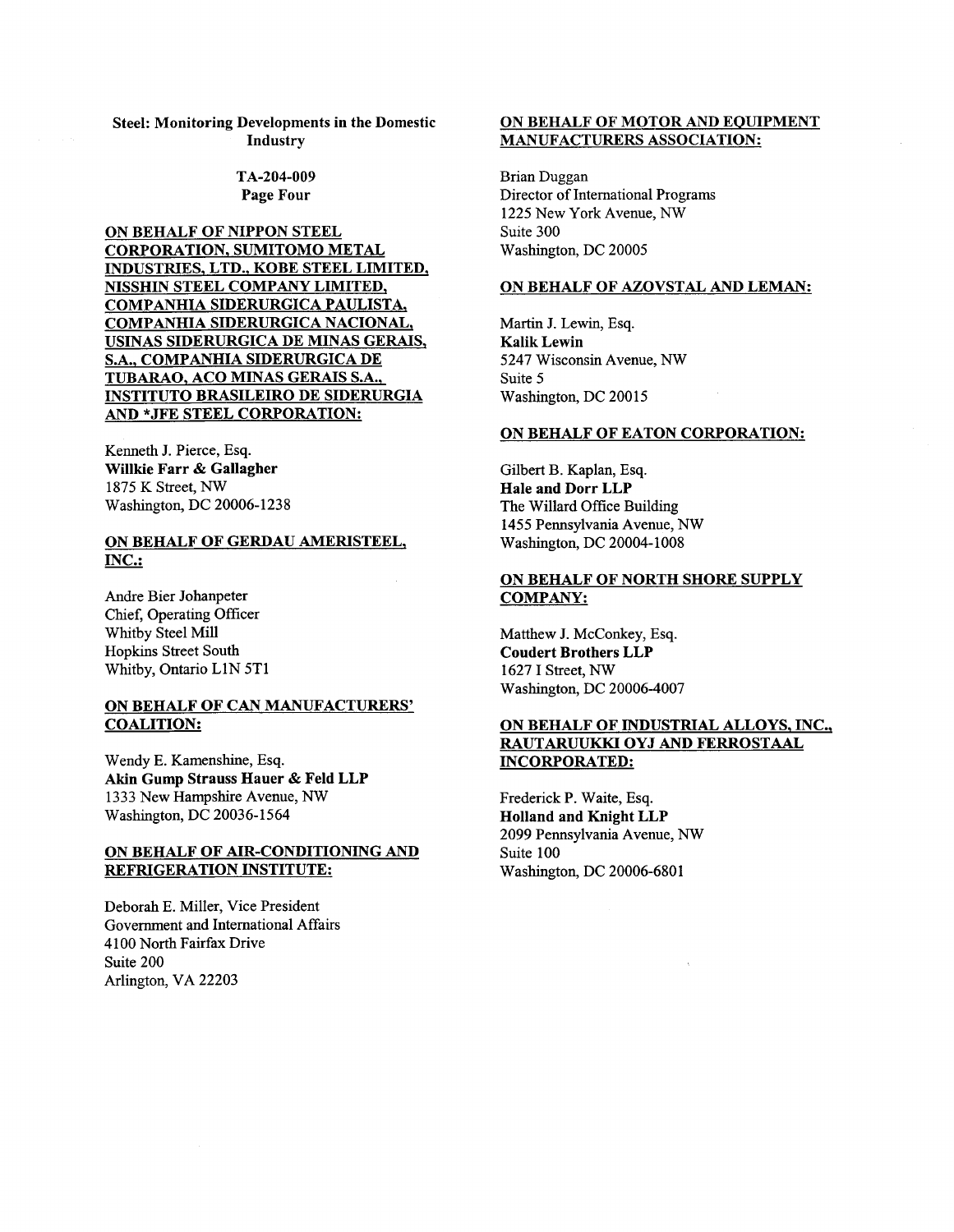#### TA-204-009 Page Five

ON BEHALF OF TUBERIA NACIONAL. S.A. DE C.V., VALBRUNA S.P.A., IMSA. INC., IMSAMEX, S.A. DE C.V., INDUSTRIA GALVANIZADORA, S.A. DE C.V., SIDERURGICA LAZAR0 CARDENAS LAS TRUCHAS. ZINCACERO. S.A. DE C.V., PRODUCTOS LAMINADOS DE MONTERREY, S.A. DE C.V. AND PROLAMSA, INC., NIPLES DEL NORTE, S.A. DE C.V., CAMARA NACIONAL DE LA INDUSTRIA DEL HIERRO **Y** DEL ACRERA::

Walter J. Spak, **Esq.**  White and Case 601 Thirteenth Street, *NW*  Suite 600 South Washington, DC 20005-3807

# ON BEHALF OF AVESTAPOLARIT LTD., ISPAT MEXICANA S.A. DE C.V., AND CORUS GROUP PLC:

Tina Potuto Kimble, **Esq.**  Steptoe and Johnson LLP 1330 Connecticut Avenue, *NW*  Washington, DC 20036-1795

# ON BEHALF OF E&E MANUFACTURING COMPANY, INC.:

Jimmie V. Reyna, **Esq.**  Williams Mullen \* 1666 K Street, *NW*  Suite 1200 Washington, DC 20006

# ON BEHALF OF METALS SERVICE CENTER INSTITUTE AND EUROPEAN CONFEDERATION OF IRON AND STEEL INDUSTRIES:

Charles H. Blum, **Esq.**  President International Advisory Services Group, Ltd. 1620 I Street, *NW* - Suite 900 Washington, DC 20006

# ON BEHALF OF AWAJI SANGYO (THAILAND) CO., LTD.:

Gina **E.** Beck Georgetown Economic Services, LLC 3050 K Street, *NW*  Suite 400 Washington, DC 20007

## ON BEHALF OF MACLEAN-FOGG COMPANY:

Timothy N. Taylor, **Esq.**  President 1000 Allanson Road Mundelein, Illinois 60060

# ON BEHALF OF ILLINOIS TOOL WORKS, INC., BEBTIZ USA AND FLANSCHENWERK BEBITZ AND CONSUMING INDUSTRIES TRADE ACTION COALITION STEEL TASK FORCE:

Lewis **E.** Leibowitz, **Esq.**  Hogan and Hartson LLP Columbia Square 555 Thirteenth Street, *NW*  Washington, DC 20004-1 109

# ON BEHALF OF AK STEEL CORPORATION, CALIFORNIA STEEL INDUSTRIES, INC., DUFERCO FARRELL CORPORATION AND COLD FINISHED STEEL BAR INSTITUTE:

Joseph W. Dorn, **Esq.**  King and Spalding LLP 1730 Pennsylvania Avenue, *NW*  Washington, DC 20006-4706

#### ON BEHALF CATERPILLAR INC:

Richard M. Belanger, **Esq.**  Sidley Austin Brown & Wood LLP 1501 K Street, *NW*  Washington, DC 20005